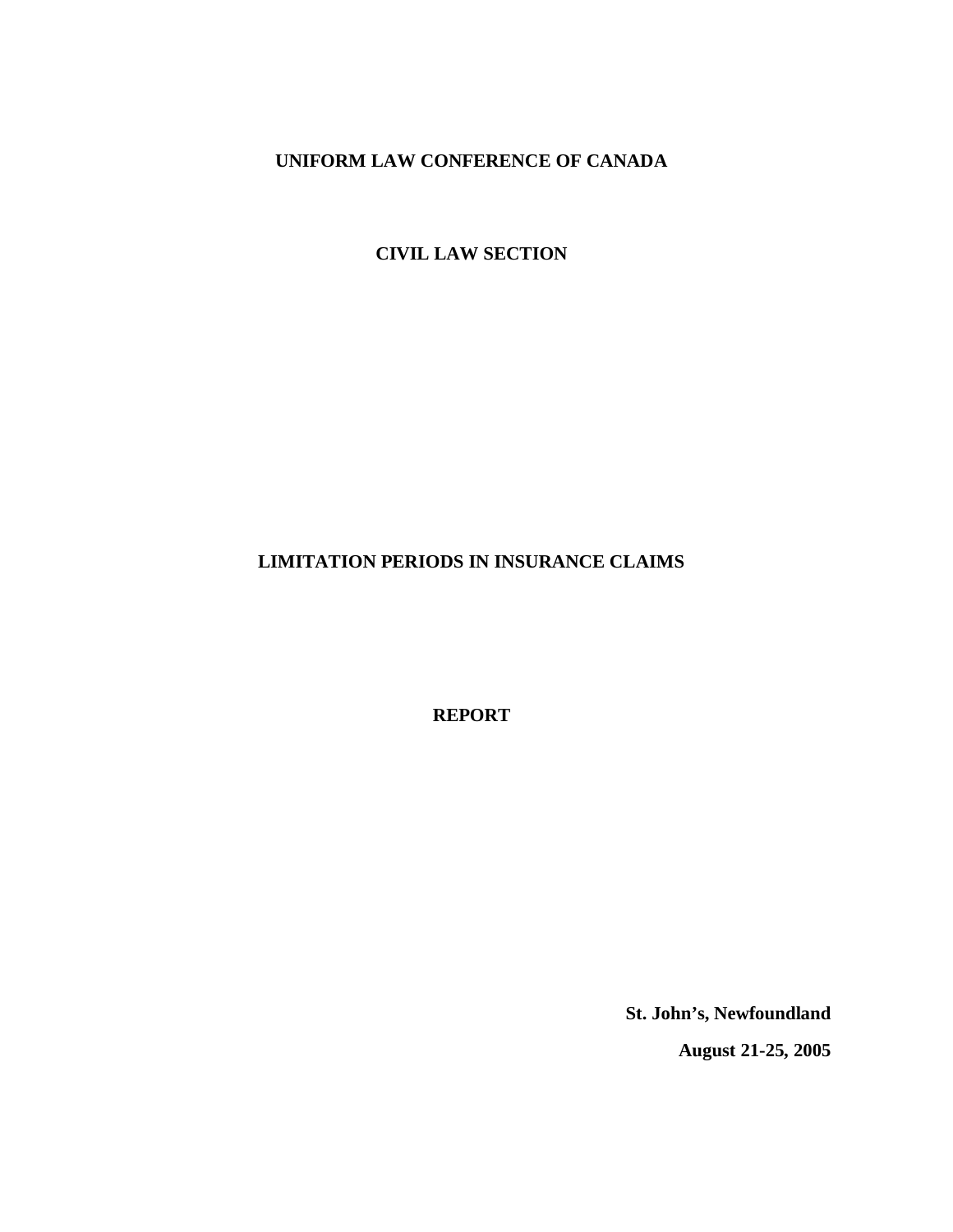[1] I have been asked to advise on two facets of limitations of action on insurance claims.

*First*, I am asked to suggest the appropriate formulation of a limitation period (or limitation periods) to apply to insurance claims.

**Secondly**, I am asked for an opinion on whether such limitation period(s) should be set out in the *Insurance Act* or in the *Limitations Act*.

### **I. An Appropriate Limitation Period for Insurance Claims**

[2] I will begin by noting that Part 5 of the *Insurance Act, R.S.A. 2000, c. I-3,* at present contains six separate limitation periods as follows: Subpart 3 of Part 5 (Fire) s. 549, stat. cond. 14; Subpart 4 (Life) s. 590; Subpart 5 (Auto) s. 614, stat. cond. 6(3) and s. 647; Subpart 6 (Accident and Sickness) s. 671, stat. cond. 12; Subpart 8 (Hail) s. 728, stat. cond. 16. [The text of these provisions is set out in the Appendix.]

[3] Several of the limitation periods are virtually identical in their prescription of a period of one year "from the occurrence of the loss or damage." Some of this proliferation of provisions is explained by the history of legislative regulation of the insurance industry. A number of the subparts were, at an earlier day, separate statutes enacted to specifically regulate one form of insurance activity.

[4] Some of the proliferation can be explained by a desire to frame a limitation period that reflects the particular process for proving a claim with respect to that particular form of insurance. Thus, s. 590 is designed to take account of the rather elaborate provisions relating to a claim for benefits under a life insurance policy. I will say more at a later stage about this. I will say here, briefly, that I believe it may always be desirable to have at least two, differently worded, limitation provisions in the *Act.*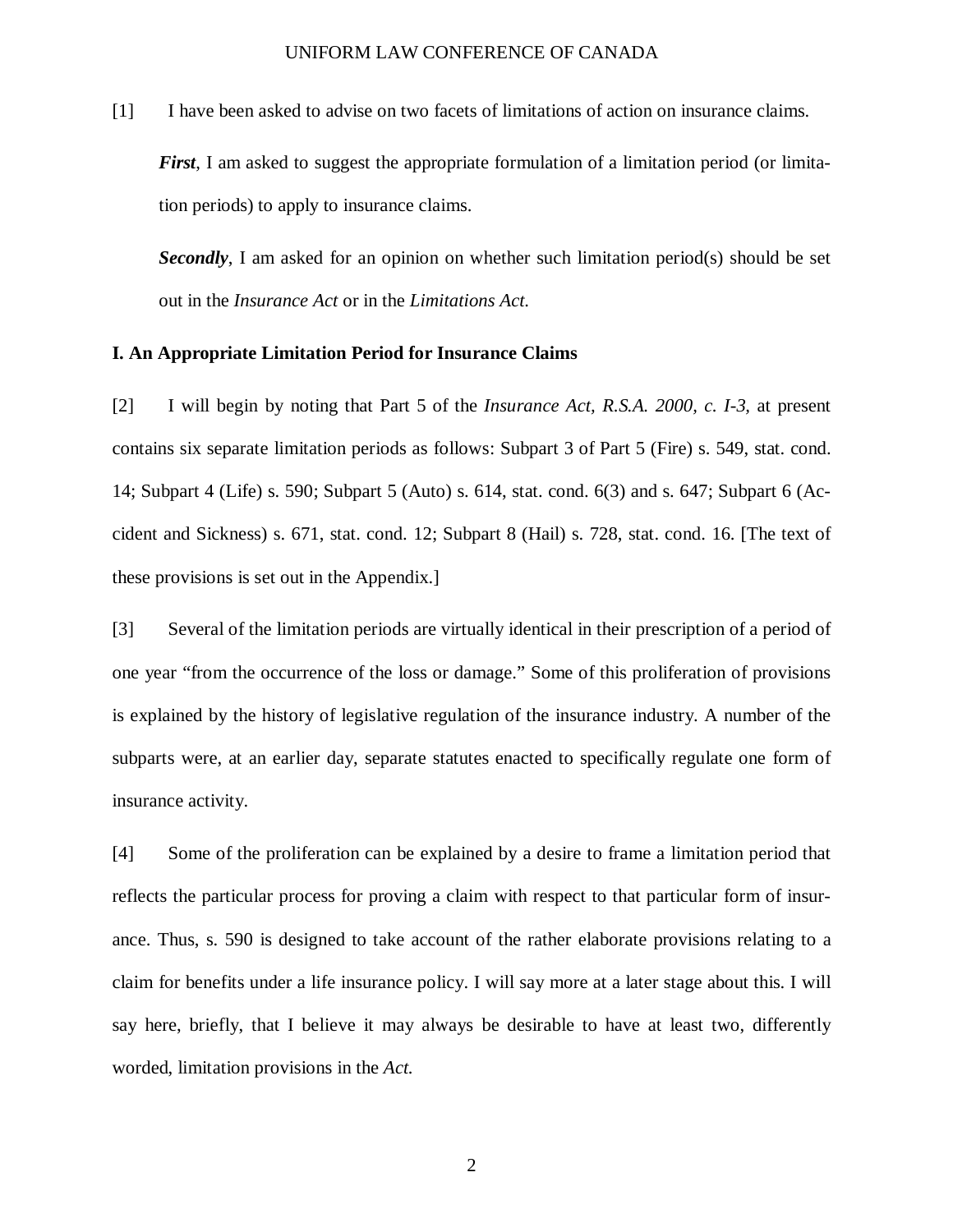[5] Despite the several provisions, certain forms of insurance claims are not subject to a limitation period set out in the *Act*. Subparts 7 (Livestock) and 9 (Weather) do not contain their own limitation periods but those subparts incorporate stat. cond. 14 from subpart 3. Subpart 1 contains no provision to limit the commencement of action. This subpart regulates a very large part of the insurance market – such products, for example, as Fidelity insurance, General Liability insurance, Credit insurance and a wide range of property insurance (plate glass, boiler and machinery, theft) and others – in short, everything not singled out for specific regulation in the other subparts.

[6] Although I believe, and will submit, that a freshly worded limitation period, or periods, should be drafted to apply to insurance claims, it is fair to note that the largest part of the massive jurisprudence dealing with limitation periods relative to insurance claims relates to the issue that really has little or nothing to do with the propriety or fairness of the limitation provisions currently set out in the *Act*. The duo of Supreme Court cases, *K.P. Pacific Holdings Ltd.* v*. Guardian Ins. Co. of Canada*, [2003] 1 S.C.R. 433, and *Churchland* v*. Gore Mutual Ins. Co.,* [2003] 1 S.C.R. 445, that triggered the current enthusiasm for reform are typical of the mass of cases to which I refer. Both were disputes concerning the application of stat. cond. 14 of the Fire insurance subpart. Whatever might be said about the one year period from the date of loss, the real issue in all of the cases was whether that provision should apply to a composite policy that could not be said to be a "policy of fire insurance", or whether the provision should apply to a loss that resulted from theft, windstorm, broken water pipes or some other peril, but did not result from fire. It should be said that Ontario has taken steps to deal with the dysfunctional structure of the statute that still, rather artificially, distinguishes fire as a peril, and fire insurance as a product, deserving of special regulation.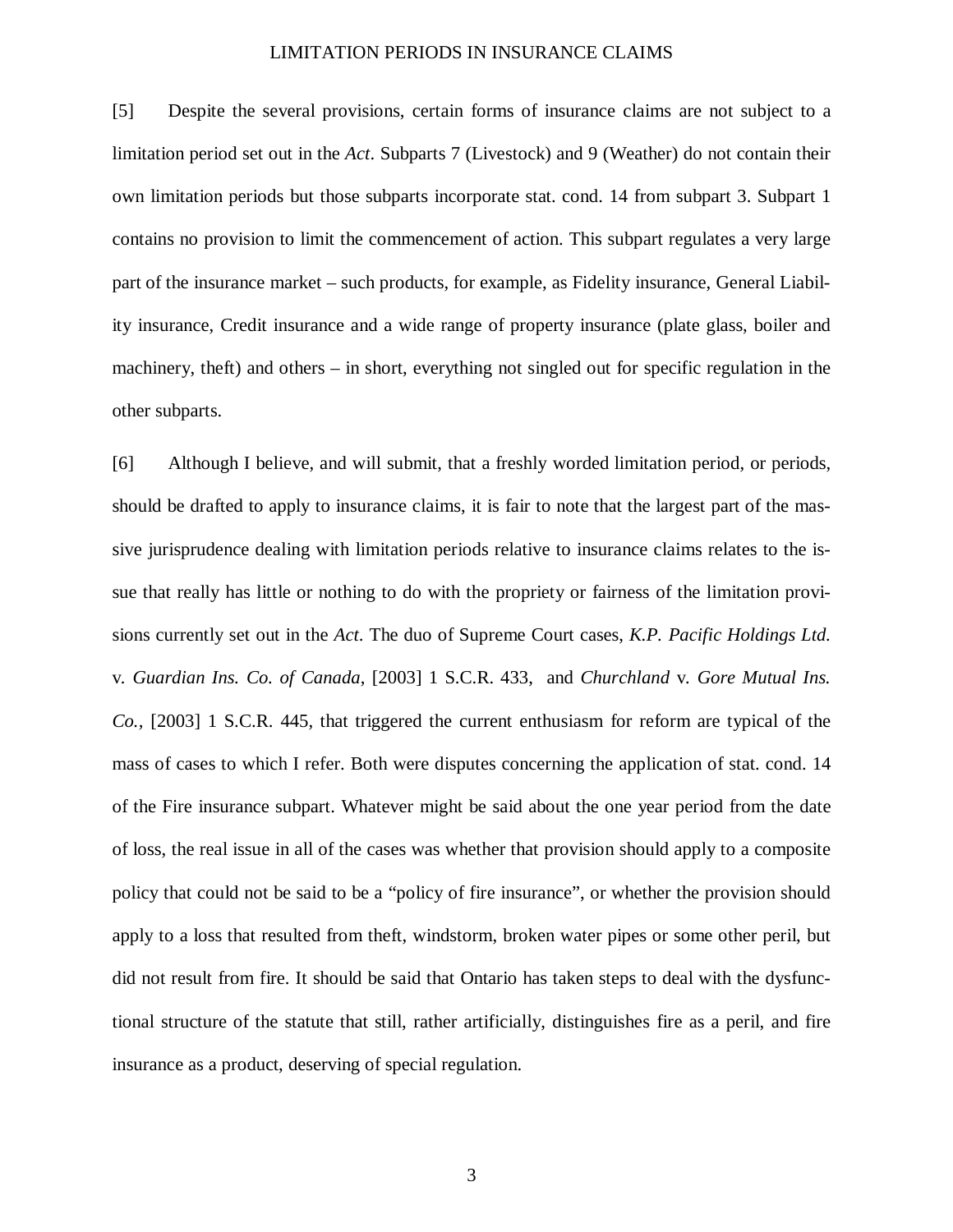[7] It is possible, and I suggest vital, to distinguish two features of a limitation period – viz. (i) its duration and (ii) its commencement date.

### **(i) Duration**

[8] A period of one year has been the standard in the limitation periods set out in the *Insurance Act.* Each of the six provisions mentioned above fixes a minimum period of one year. Three of the provisions recognize the possibility of a longer period. [Section 590 – "six years" from the happening of the event on which the insurance money becomes payable" (though this may be shortened); s. 647 and s. 672 recognize the possibility that a policy may contain a provision stipulating a limitation period longer than one year.]

[9] The Alberta Law Reform Institute (Report No. 90, August 2003) proposes to standardize limitation periods at a duration of two years, and I think that no one could challenge the wisdom of such standardization. I would also endorse, very strongly, the comments in the Report about abbreviation of limitation periods – first, to recognize some special need of insurers or, secondly, to permit contracting out of prescribed limitation periods.

[10] Insurers, if anything, have a less compelling case than other litigation defendants for a shortened limitation on action. I will say more about this below.

[11] Insurers have, until now, been able to contract out of the *Insurance Act* only insofar as, by doing so, an advantage is conferred on the insured. The one apparent example to the contrary, introduction of subpart 3 statutory conditions as contract terms in a policy governed by subpart 1, is not a case of contracting out of the *Insurance Act*, though it may be said to be contracting out of the general law (including the *Limitations Act* provisions) that would otherwise apply.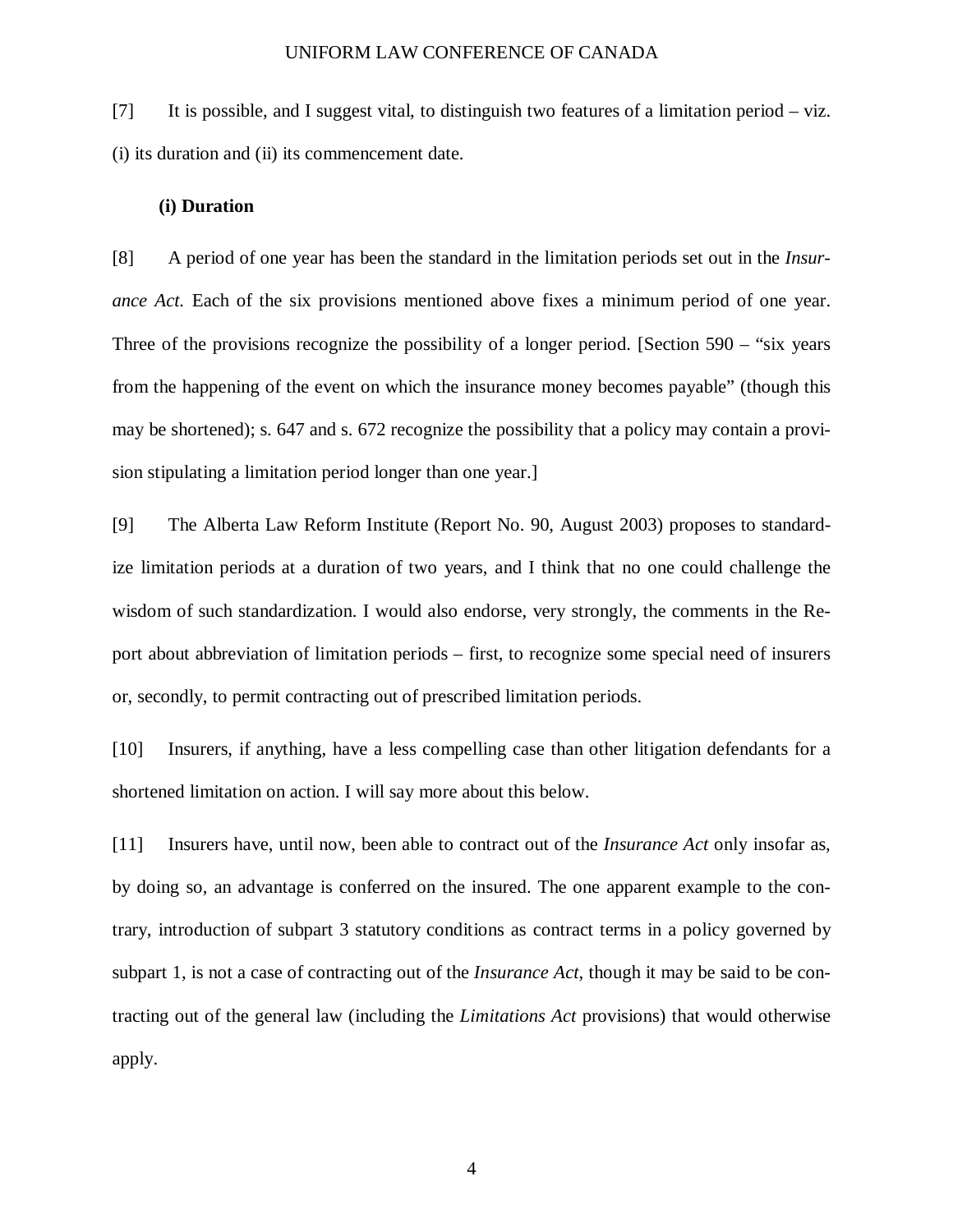# **(ii) Commencement**

[12] Notwithstanding anything said above about the desirability of enlarging the standard limitation period for insurance claims to two years, I would urge that it is more important to define the "trigger" for the limitation period in a way that reflects the special circumstances that surround the insurance claim. I would go so far as to say that I think this to be more important than an increase in the limitation period from one year to two years.

[13] There are several factors that may be observed to be singularly typical of, (though perhaps not unique to) insurance claims:

- (a) the defendant (the insurer) is not exposed to the risk of claims that it had no reason to imagine might arise;
- (b) the defendant will very frequently enjoy an advantage over the plaintiff in terms of financial resources, access to legal assistance and, generally, in terms of experience with litigation.

[14] The numerous notice provisions, in the *Insurance Act* and in the insurance policy serve to compel very prompt notice to the insurer of a loss that may support a claim.

[15] The insurance claims process is a classic example of an imbalance in power, knowledge and resources and a classic example of the hardship that may be imposed by a stubborn defendant on a (relatively) impecunious plaintiff.

[16] Perhaps most importantly of all, insurers will always have a lively awareness of limitation provisions; frequently, insurance claimants will not know of such provisions, or will have a very imperfect awareness of them.

[17] Without for a moment suggesting that it is standard industry strategy in dealing with claims, it is nevertheless observable as a fact that, in too many cases, insurers deliberately prolong the claims negotiation process and sometimes succeed in thus exhausting the limitation on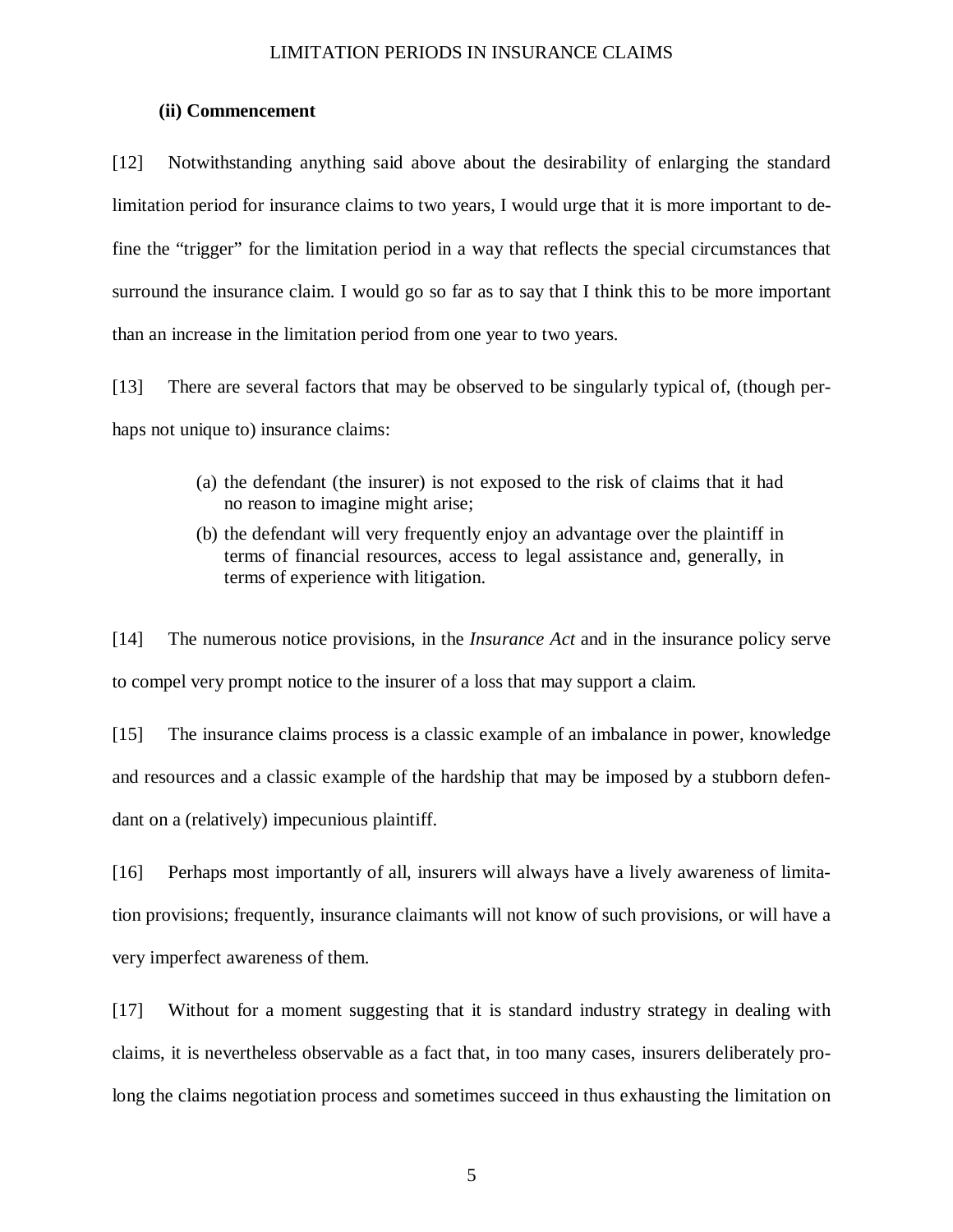action. A classic example of this technique was *Webb Real Estate Ltd. v. Canadian Security Co.* (1975), 60 D.L.R. (3d) 738 (N.S.T.D.). While we may sympathize with the insurers in that case who were dealing with a claimant who was widely believed to have burned his own building, and while we may say that the claimant was represented by a lawyer who should certainly have been alert to the limitation period, that does not answer the basic concern. Insurance claims are notoriously protracted and the claimant often does not have legal advice and does not know of the limitation period that is looming. To its credit, the insurance industry sometimes warns claimants of the impending limitation, though it is doubtful that such warnings are adequately framed to truly acquaint the claimant with the peril.

[18] I will propose that, with respect to insurance claims, the limitation on action should not begin to run until it is properly "triggered" by a notice from the insurer that would clearly identify the statutory provision on which the insurer will rely (be it in the *Insurance Act* or the *Limitations Act* or elsewhere), would clearly state the consequence of a failure to meet the limitation period, and would advise the claimant to seek legal advice on the point.

[19] The Alberta Law Reform Institute's Report No. 90 included a proposal that, apparently, was thought to be some reasonable approximation of this proposal that I now make.

[20] If the purpose of reform is to improve fairness and certainty, it seems a poor beginning to introduce a provision that "in most cases ... would *likely* [start the limitation period] when the insurer denies the claim." [emphasis added] I am troubled by a statutory prescription that states a requirement whose result can be stated only in such precatory terms, and troubled also by a concern to know what cases might not be captured by the "likely" result, and by a concern as to what the starting point for those cases might be. I suggest that it is a serious step backward to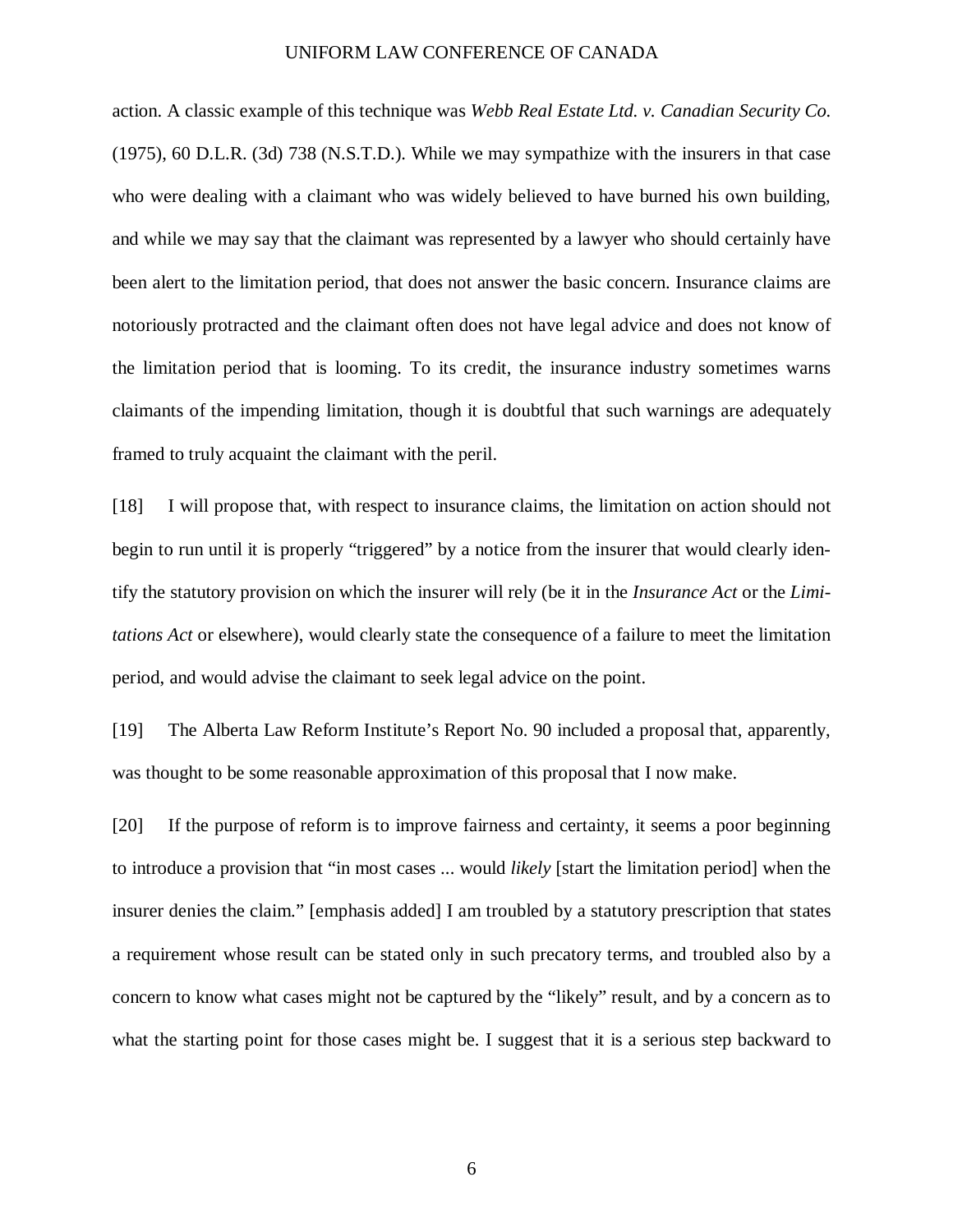frame a statutory prescription in a fashion that might apply only to some (undetermined) cases and even then only to some degree of likelihood.

[21] A further, serious, difficulty would be to determine what amounts to a "denial" of a claim sufficient to launch the limitation period. Numerous cases, many dealing with disability insurance claims, illustrate this problem; four such will serve to introduce the reader to a wider jurisprudence: *Thomas v. Manufacturers Life Insurance Co.* (2001), 40 C.C.L.I. (3d) 126 (Alta. Q.B.); and *Perra v. Sun Life Assurance Co. of Canada* (2002), 43 C.C.L.I. (3d) 270 (Alta. Master); *Balzer v. Sun Life Assurance Co. of Canada* (2001), 33 C.C.L.I. (3d) 157 (B.C.S.C.), aff'd (2003), 50 C.C.L.I. (3d) 29 (B.C.C.A.); *Dachner Investments Ltd. v. Laurentian Pacific Insurance Co.* (1989), 37 C.C.L.I. 212 (B.C.C.A.).

[22] Moreover, while I acknowledge the underlying appeal of connecting the limitation period to denial of the claim, I believe, on balance, that it is a poor formula, especially in the rather mysterious phraseology

"(ii) that the injury was attributable to conduct of the defendant."

[23] Among other objections, the discussion in the Report says nothing about the "denial" that would launch the limitation period – a final, unambiguous, irreversible denial, or something short of that.

[24] But more seriously, perhaps, I question the wisdom of providing an insurer with an artificial motive to deny a claim in order, as a standard practice, to start the limitation period. (I suggest this possibility without intending to attribute bad motives or discreditable design.)

[25] I submit that it would be better to disconnect denial of the claim from the limitation period and to state a step that the insurer must take which would be defined with more precision,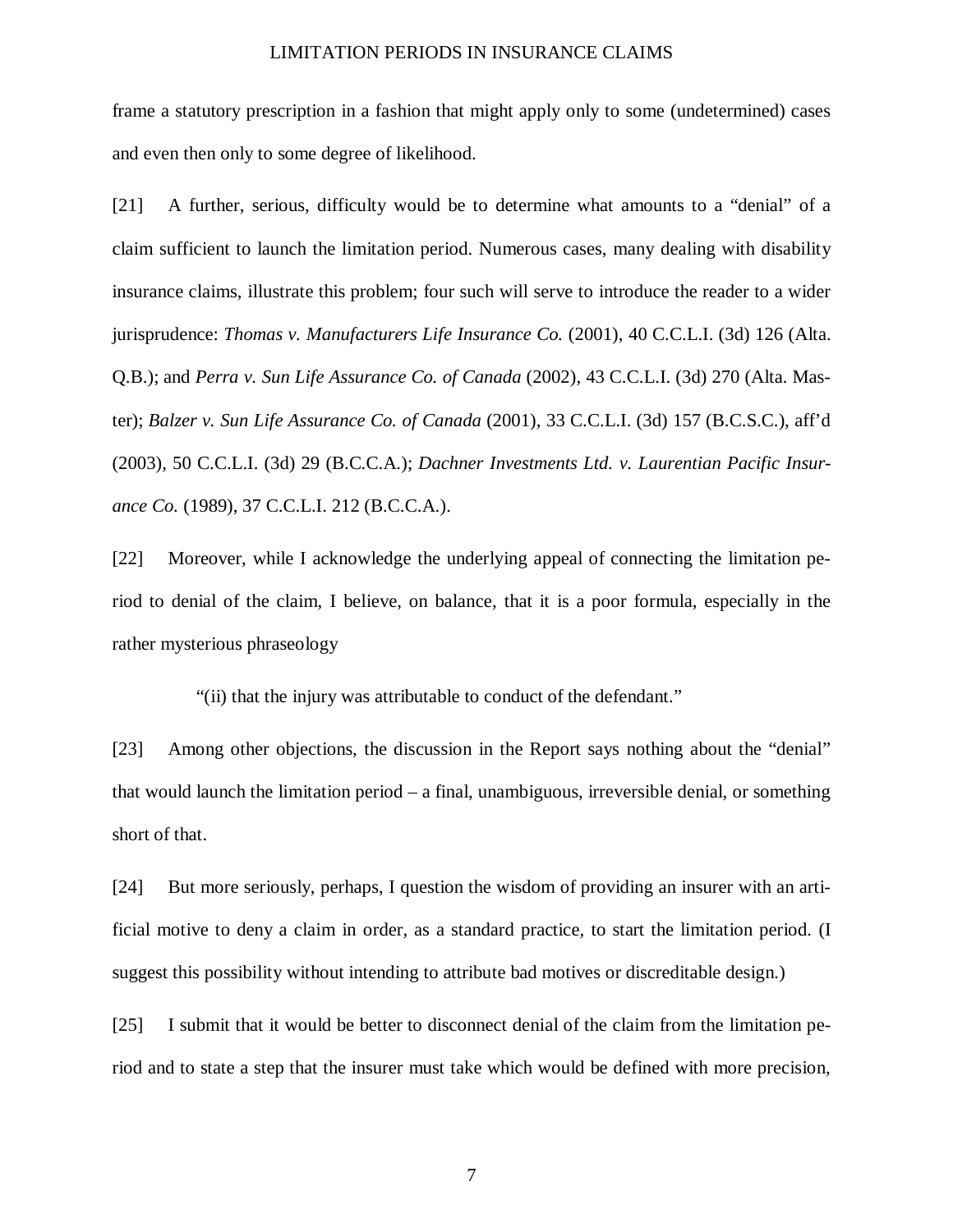would reliably (not "likely") launch the limitation period, and would clearly alert the claimant in a way that merely denying the claim could not be expected to do unless the claimant were a student of limitation periods and law reform proposals (and thus, presumably, little in need of further protection).

[26] I acknowledge that my proposal would involve a form of language that would not blend well with the generalized, somewhat generic, phrasing of the *Limitations Act.*

[27] In the second part of this paper I will offer several reasons for proposing that the limitation provisions applicable to insurance claims should be set out in the *Insurance Act*. This matter of suitable language will be revisited there.

#### **(iii) Some Further Details**

[28] Attention must be drawn to the distinctly different limitation provision set out in *Insurance Act* s. 590, a provision that reflects the singular features of a claim under a life insurance policy, and that reflects also some of the singular problems besetting proof of such claims.

[29] As a starting point, sometimes it will not be known when the life insured died, or even, in some cases, whether he/she *has* died. Thus, subpart 4 contains provisions for a judicial declaration of sufficiency of proof of death (s. 592), and a separate provision (s. 593) for a declaration of presumption of death on the basis of 7 years' absence.

[30] Thus, the limitation provision set out in s. 590 is framed to recognize the various possibilities concerning proof of a claim under a life insurance policy.

[31] I submit that it would be a seriously retrograde step to replace s. 590 with the formulation proposed in Report No. 90

– i.e. "two years from the time when the claimant ought to have known: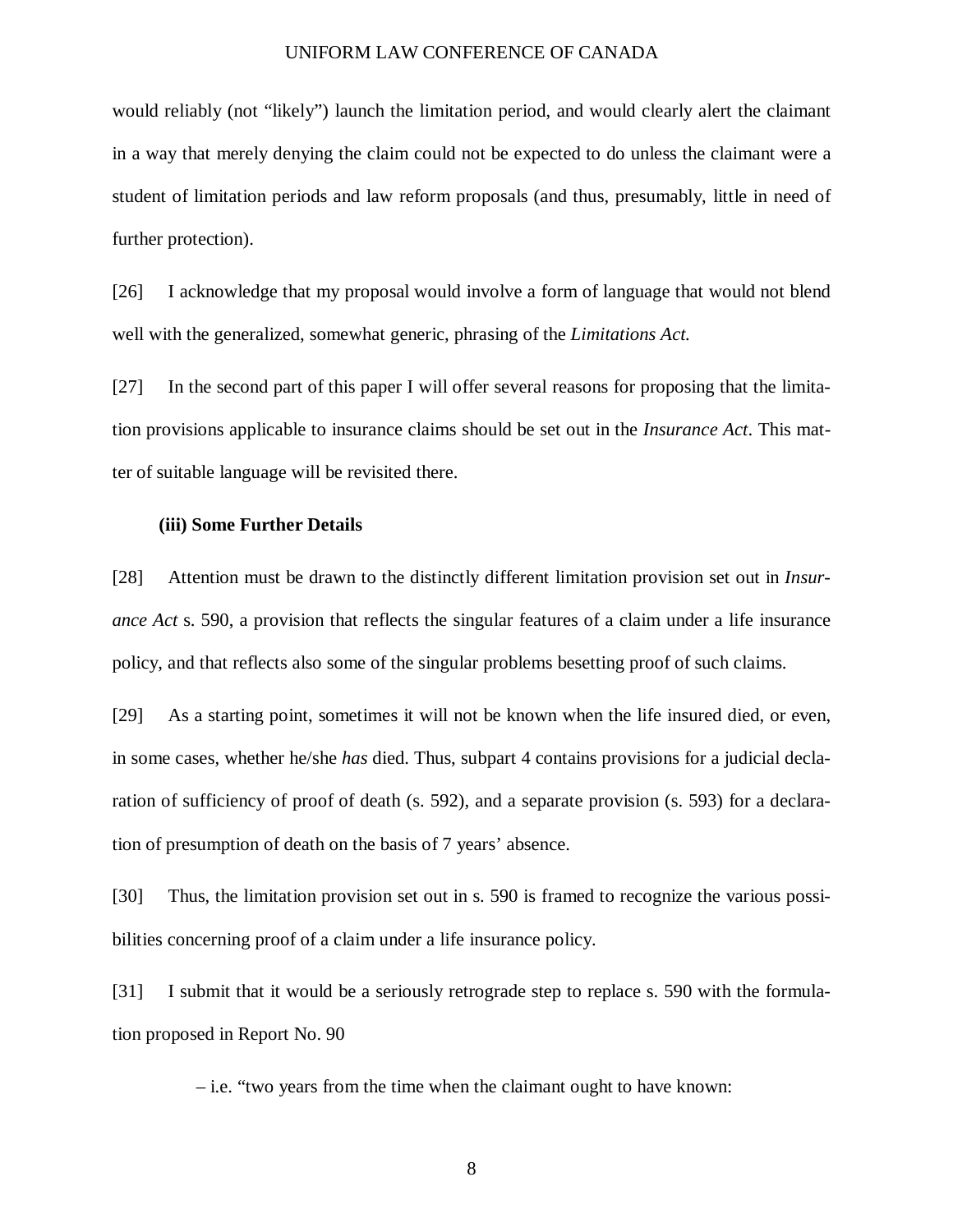. . .

(ii) that the injury was attributable to conduct of the defendant."

[32] Surely to make that substitution would be an exercise in obfuscation. This leads to a proposal that one of two things must be done,

> *either* a limitation period must be framed to regulate *when* an insurer might start theperiod running,

> *or* a separate limitation period for claims under life insurance policies must be preserved.

[33] Admittedly, there is a serious flaw in the way in which ss. 590(1) is framed. That provision depends on a conclusion, under s. 587, that "sufficient evidence" of the matters required to establish the claim has been presented to the insurer. If the insurer refuses to acknowledge the "sufficiency" of the evidence the insured may have recourse to s. 592 which authorizes an application to the court for a declaration as to the sufficiency of the evidence. The more serious hazard for the claimant is that the insurer may be engaged in a process of consideration of the claim, and occasional requests for more particulars, and may then, at a later date, argue that the limitation period began to run during that interval during which the claimant would be quite uncertain as to the insurer's opinion on the question of "sufficiency" of the evidence presented. Two examples of this phenomenon are found in *Thomas v. Manufacturers Life Insurance Co.* (2001), 40 C.C.L.I. (3d) 126 (Alta. Q.B.), and in *Watterson v. Sun Life Assurance Co. of Canada* (2001), 34 C.C.L.I. (3d) 134 (B.C.S.C.), aff'd (2003), 48 C.C.L.I. (3d) 172 (B.C.C.A.).

[34] If a limitation period of the sort found in s. 590 were to be continued it would be necessary to prescribe a formal notice to be sent by the insurer informing the insured that "sufficient evidence" to establish the claim had been received. A much simpler, and more satisfactory, so-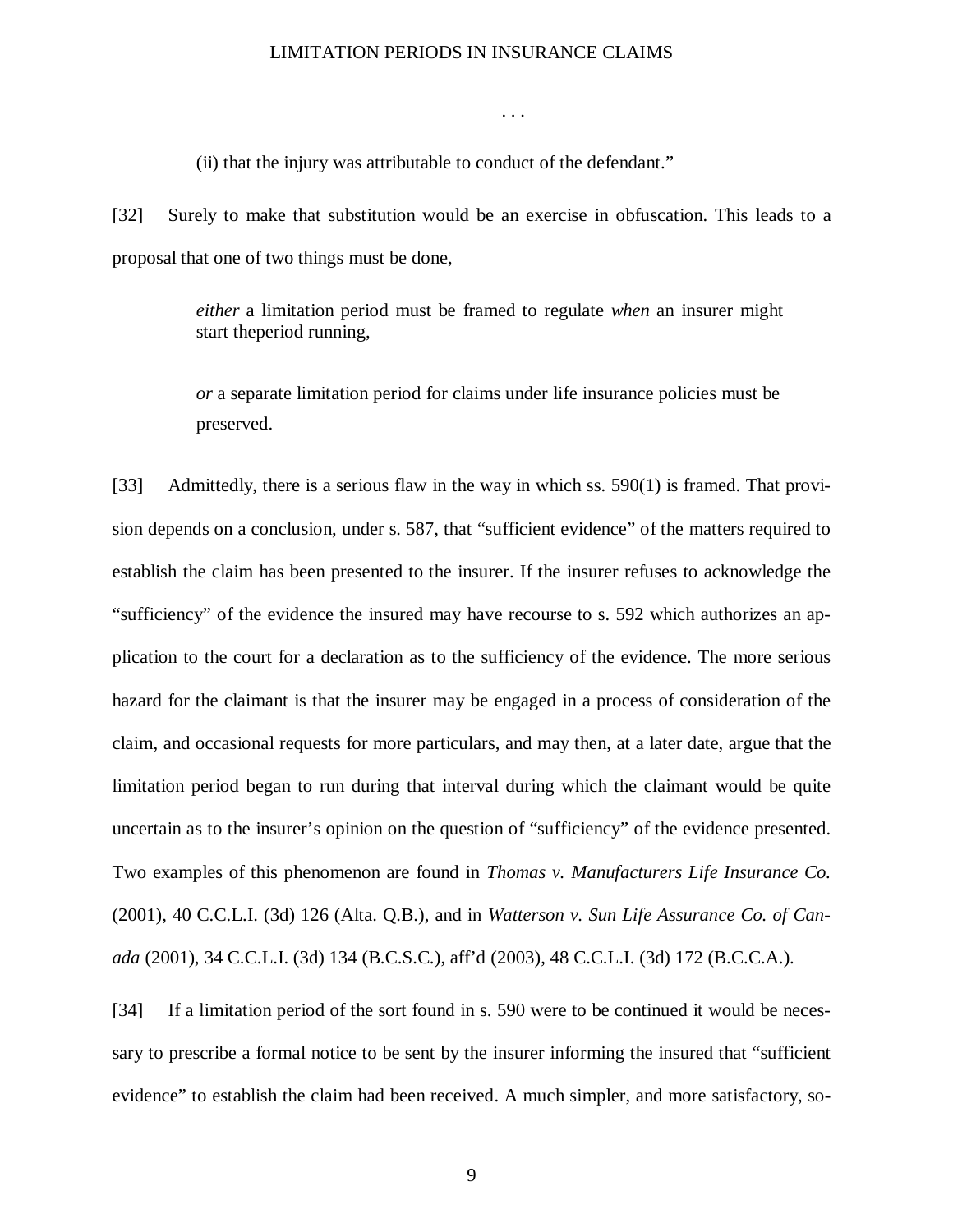lution would be to prescribe that an insurer simply could not send out the notice of intention to launch the limitation period until it was satisfied about the "sufficiency" of the evidence supporting the claim. Sending out that notice would be taken as an acknowledgment on the matter of the sufficiency of the evidence.

[35] It is possible that a similar rule should apply to all insurance claims – i.e. that sending the notice should be treated as acknowledgment of the adequacy of the proof of claim. To meet the objection that this would introduce a technique that would allow the claimant to endlessly prolong the process, it might be necessary to examine existing provisions that require promptitude of reporting and dispatch in submitting proofs of loss.

#### **II. The Proper Location for the Limitation Provision for Insurance Claims**

[36] I will present three arguments for locating the limitation period for insurance claims in the *Insurance Act* and then, under a fourth heading, will say a few words about crossreferencing between the *Insurance Act* and the *Limitations Act.*

### **(i) General Comments**

[37] In general, I suggest that, while assembling an index of limitation periods in one place, as in the *Limitations Act*, has much virtue, such consolidation is not, in itself, the paramount value for those affected by, and working with, the law. The paramount value, surely, is to increase the likelihood that important provisions will be found, and to facilitate researching and working with legal materials.

[38] Whether that value is better served by locating a limitation provision affecting insurance claims in the *Insurance Act* or in the *Limitations Act*, would seem to depend upon the structure of your legal universe. If you are a student of limitation periods, undoubtedly a comprehensive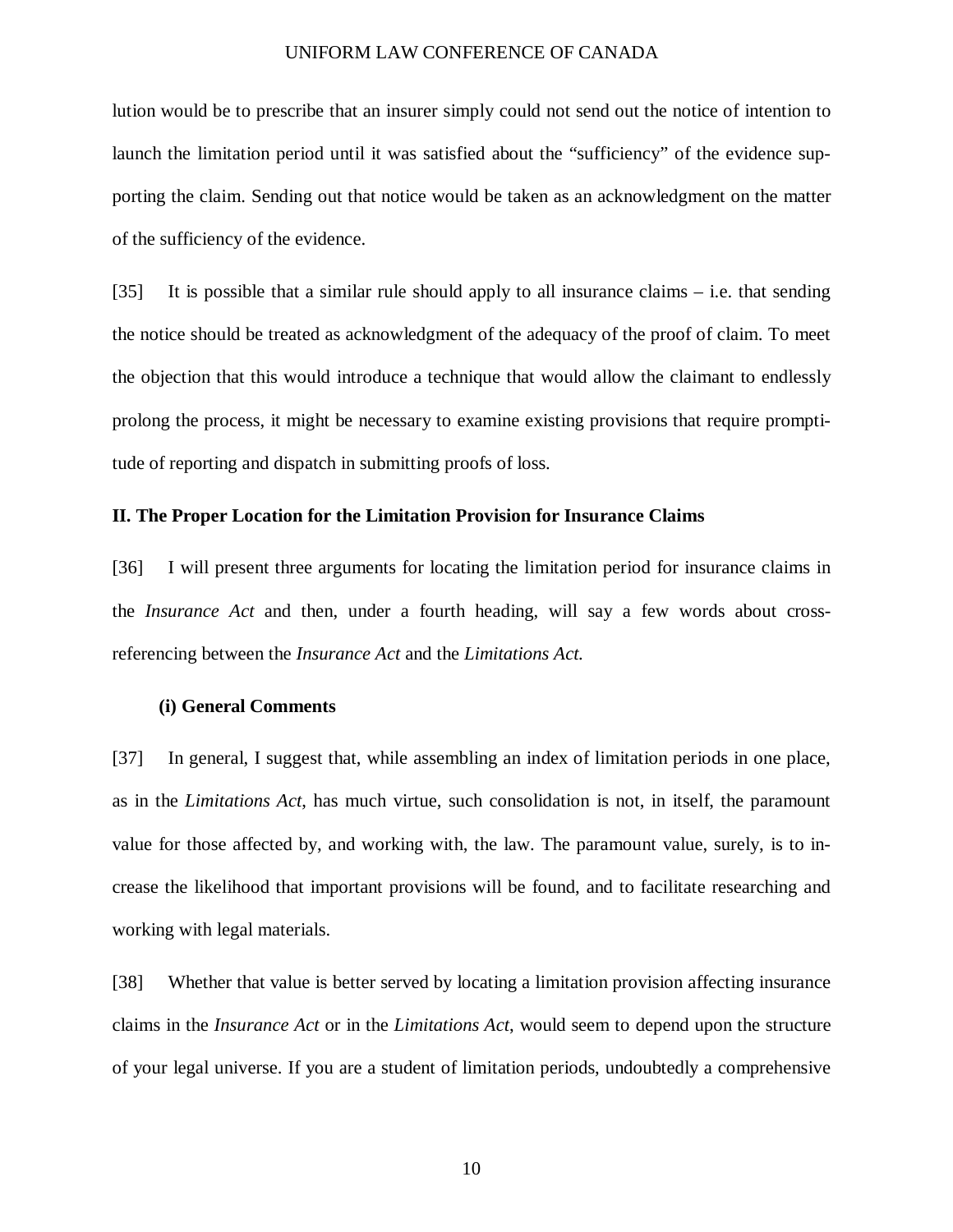*Limitations Act* represents consolidation for you. If you are a student of insurance law, removal of limitation provisions affecting insurance claims to another location represents fragmentation of your materials. In the same way, all relief from forfeiture provisions could be centralized in, for example, the *Judicature Act*. Indeed, s. 515 and s. 521 of the *Insurance Act* do not apply to policies of life insurance and, for life insurance claims, recourse may be had to s. 10 of the *Judicature Act* [see: *Saskatchewan River Bungalows Ltd. v. Maritime Life Assurance Co.* (1994), 23 C.C.L.I. (2d) 161 (S.C.C.).

[39] Notice provisions must be even more numerous in the law than limitation on action provisions. A "centralized" register of notice of claim provisions would seem to be desirable; but such an initiative would require either removal of some important provisions from the *Insurance Act* (not to mention various other statutes) or a major exercise in cross-referencing.

[40] There are other provisions in the *Insurance Act* that might be candidates for "centralization" – survivorship provisions, for example, or provisions to deal with problems of privity of contract or to govern the rights of unilateral termination of contract.

[41] The case for "centralization" is obviously much more compelling in respect of largely uncodified areas of the law, such as contracts or tort law in general, than it is for an area of law that is extensively codified.

[42] In the end, the only important point is that removal of limitation provisions affecting insurance claims to the *Limitations Act* pretty clearly does not make our law clearer, better organized and easier to work with for everyone; indeed, on balance, it may undermine those objectives. (I have not yet touched on the interest of insured parties.) Thus, the wisdom of proposals for cross referencing.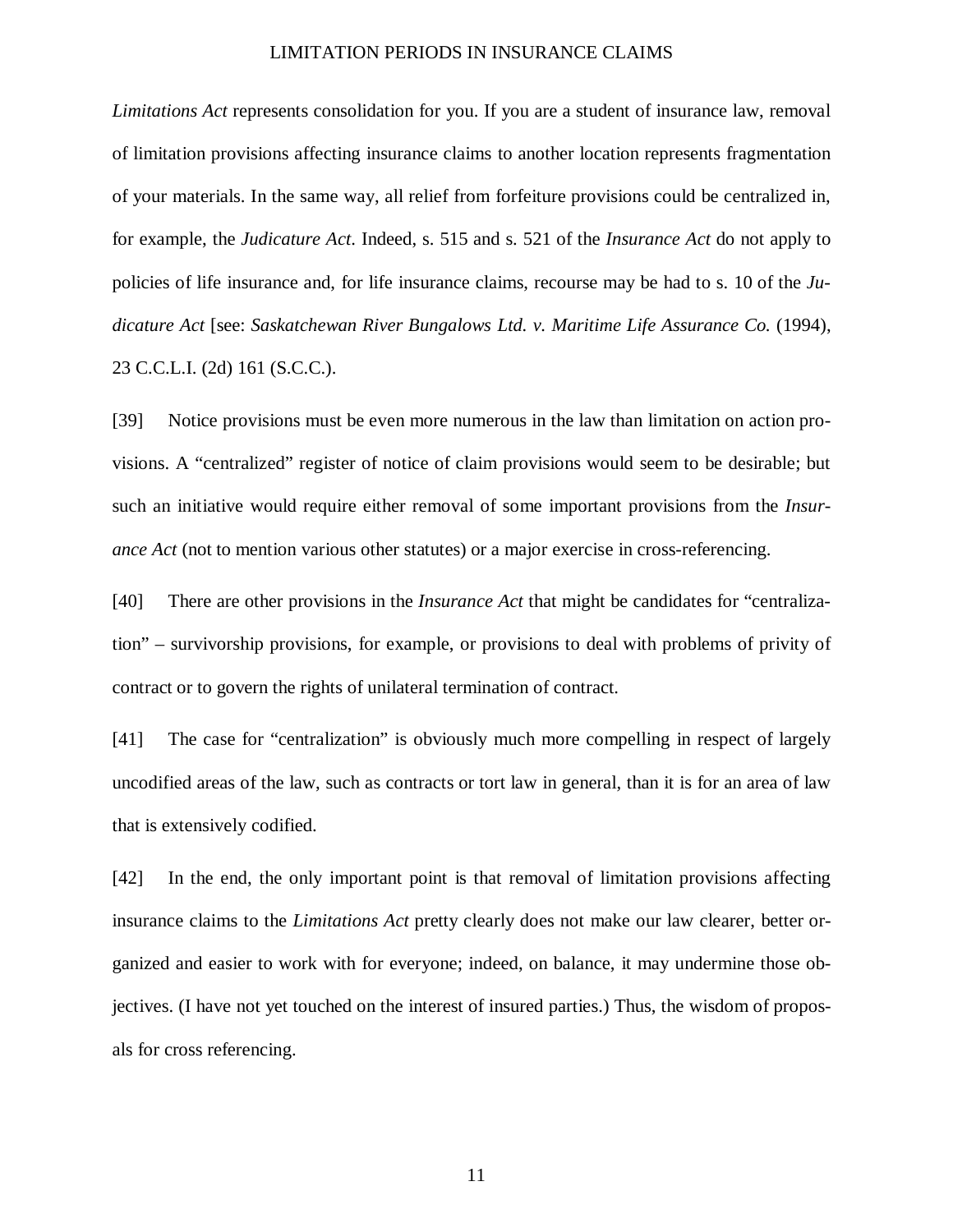# **(ii) The Particular Design of Insurance Claim Limitation Provisions**

[43] A case is made in the first part of this paper for (a) limitation provision(s) that would be specific to insurance claims and would be framed quite differently from anything presently in the *Limitations Act*, and quite differently from the proposal in the Alberta Law Reform Institute Report No. 90.

[44] At this point I would again emphasize the importance that I think should attach to a limitation provision that recognizes the special dynamics between an insurance claimant and its insurer, and that would be framed to reflect that singular set of dynamics. The sentiment in favour of "centralization" of limitation periods seems to include not only a desire to standardize limitation periods in respect of their duration, but also to standardize their "trigger" or commencement date and to standardize their drafting – in short, to render them as generic as possible. I have explained why I recommend different treatment for insurance claim limitation periods.

# **(iii) Warning to the Insured**

[45] One of the singular features of the statutory regulation of insurance law is the provision for statutory conditions that are prescribed as terms of every insurance contract governed by subparts 3, 5, 6 and 8 of the *Insurance Act*, and that must be printed in every policy of fire, auto, accident and sickness, and hail insurance. This prescription is designed to give the insured notice of some of the central provisions of his/her policy.

[46] Though the attempt to put insured persons on notice of limitation provisions in their policies has been, obviously, not entirely successful, it would surely be a seriously retrograde step to remove from the policy of insurance those safeguards that are now in the policies, imperfect as they may have been.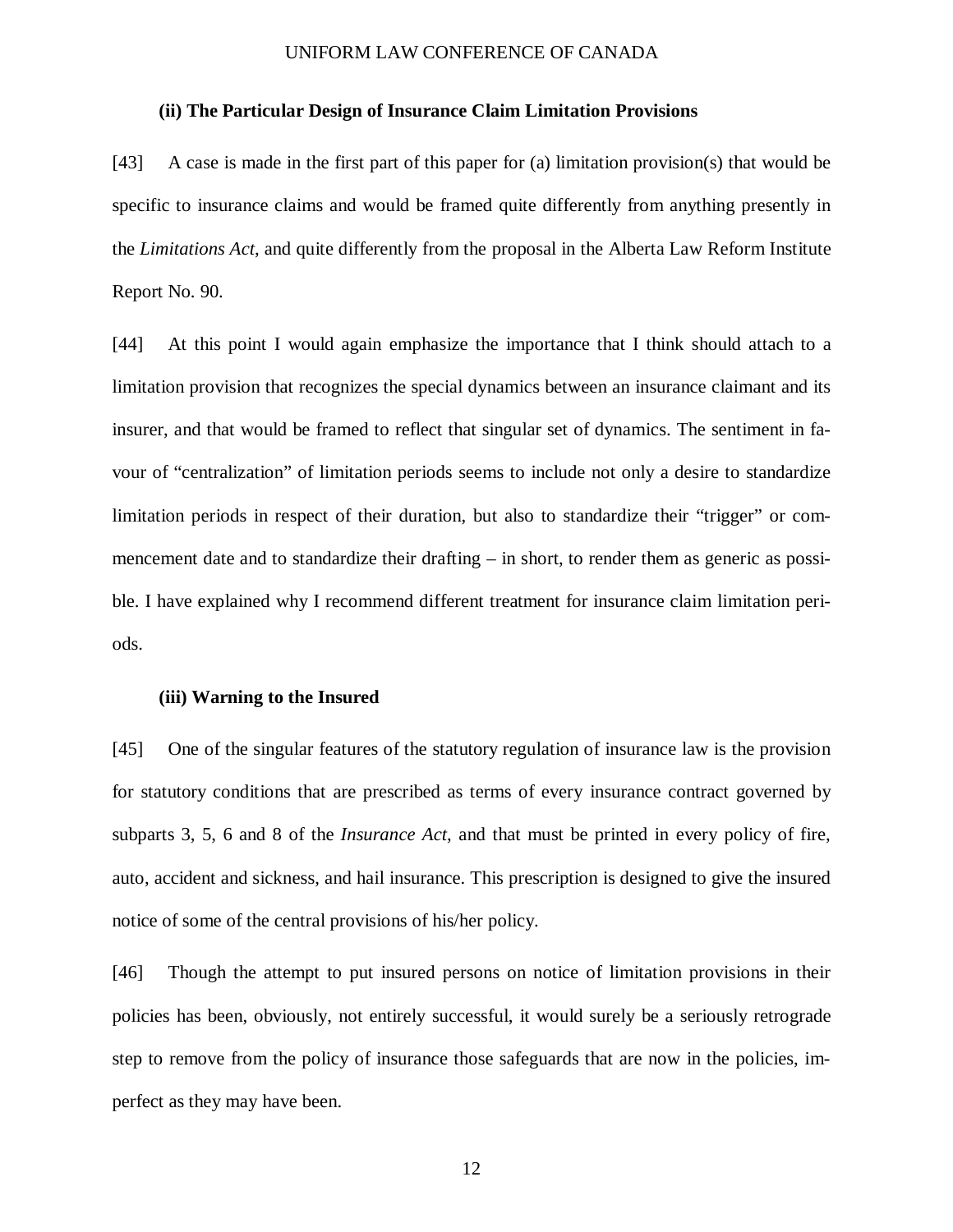[47] This point is of little concern if, as I propose, the limitation period is to be framed so that it only begins to run when the insurer gives the insured clear notice that the insurer is launching the limitation period. The point, I suggest, should be of very real concern if the limitation period adopted proves to be in the generic form proposed in Report No. 90.

[48] Even if that limitation were to be printed in every policy in dazzling red, what would the average insured be expected to understand of a clause saying that the limitation period for action under its policy was

> "two years from the date on which the claimant first knew, or in the circumstances ought to have known

. . . .

(b) that the injury was attributable to the conduct of the defendant."

[49] At least the limitation periods presently set out in the *Insurance Act*, hardships though they may have imposed, are much more intelligible to the average citizen.

[50] Again, I suggest that a major problem with limitation periods, as they affect insurance claims, has been the manner in which those claims are negotiated. That concern speaks to the substance of the limitation periods and to the importance of giving the insured the best information possible to equip him/her to understand the hazard.

# **(iv) Cross-referencing**

[51] I certainly endorse the proposal to cross-reference between the *Insurance Act* and the *Limitations Act*.

[52] For the reasons given, I would urge that the limitation period(s) should be set out in the *Insurance Act* and could then be referred to in the *Limitations Act*.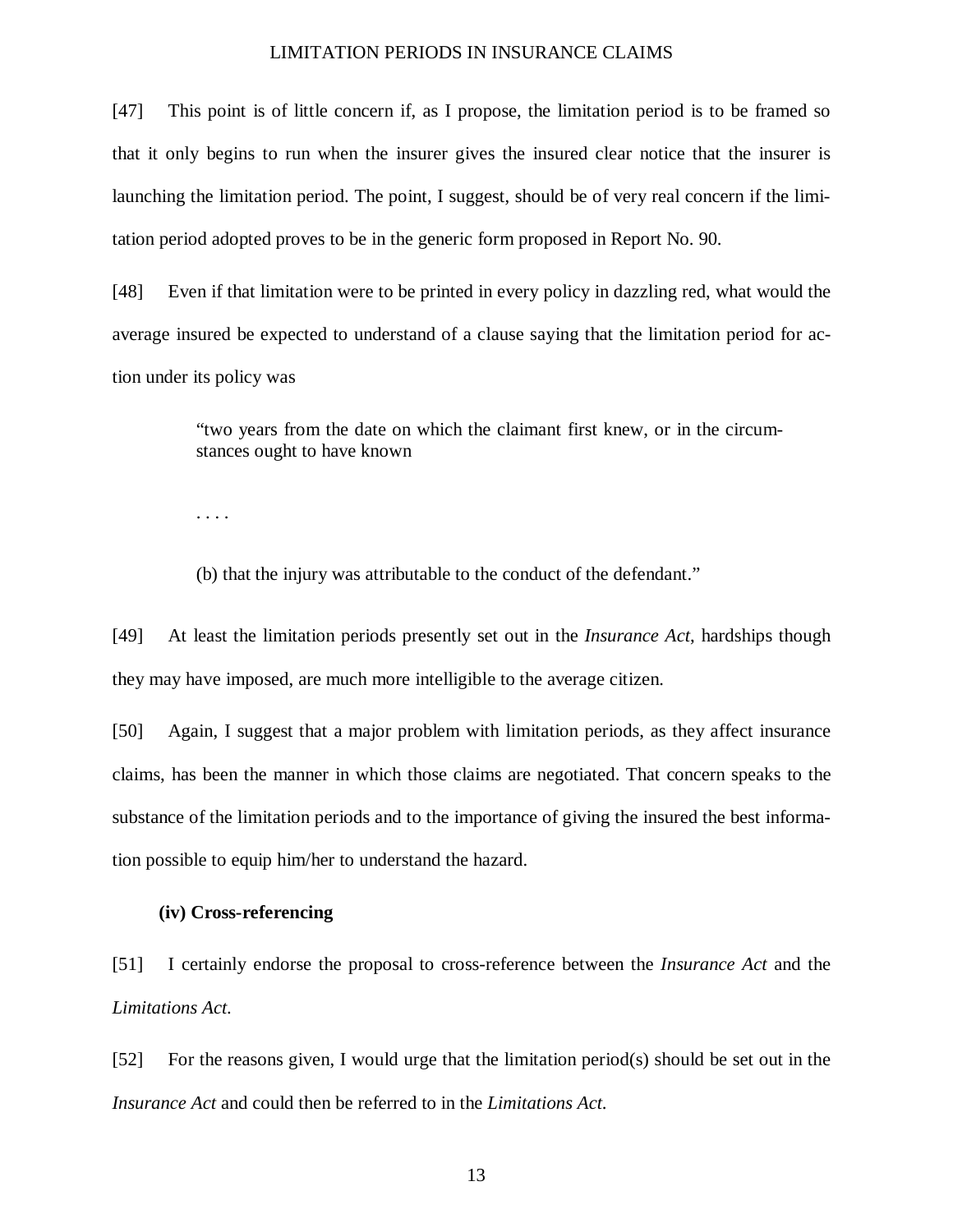[53] Conversely, if a generic limitation period, as in Report No. 90, were located in the *Limitations Act*, and were cross-referenced in the *Insurance Act*, we would pretty much guarantee that the average insured would have no possibility of even suspecting the nature of the limitation on his/her right of action.

[54] To enlarge the limitation period to two years would be an improvement for the insured. To remove any intelligible statement about the limitation from the insured's policy would be a step backward.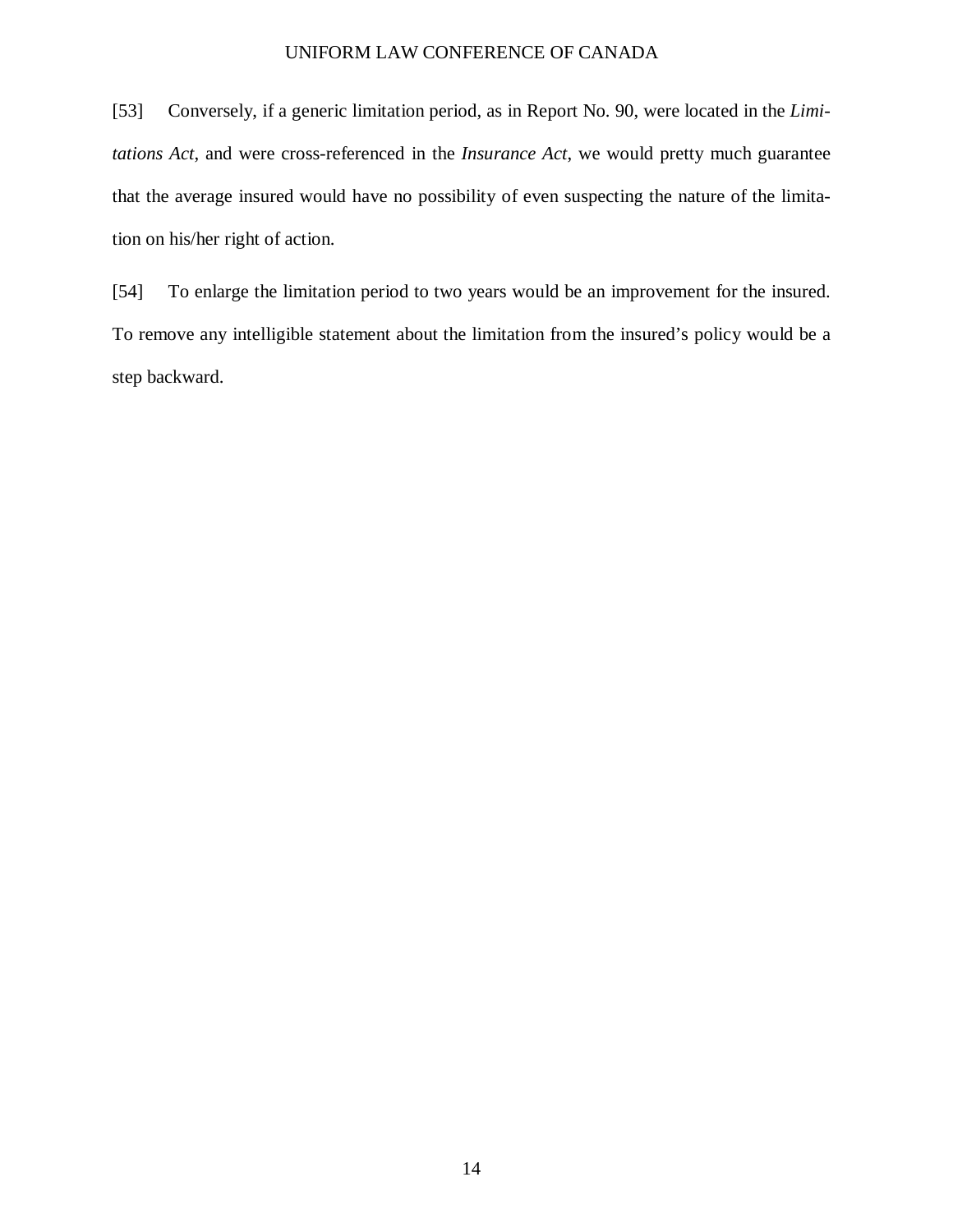# **APPENDIX**

# **INSURANCE ACT, R.S.A. 2000, c. I-3.**

### **FIRE INSURANCE**

### **s. 549, stat. cond. 14**

ACTION 14 Every action or proceeding against the insurer for the recovery of any claim under or by virtue of this contract shall be absolutely barred unless commenced within one

year next after the loss or damage occurs.

# **LIFE INSURANCE**

# **Proof of claim**

**587** When an insurer receives sufficient evidence of

(a) the happening of the event on which insurance money becomes payable,

- (b) the age of the person whose life is insured,
- (c) the right of the claimant to receive payment, and
- (d) the name and age of the beneficiary, if there is a beneficiary,

it must, within 30 days after receiving the evidence, pay the insurance money to the person entitled to it.

# **Limitation of actions**

**590(1)** Subject to subsection (2), an action or proceeding against an insurer for the recovery of insurance money must not be commenced after one year from the furnishing of the evidence required by section 587, or after 6 years from the happening of the event on which the insurance money becomes payable, whichever period first expires.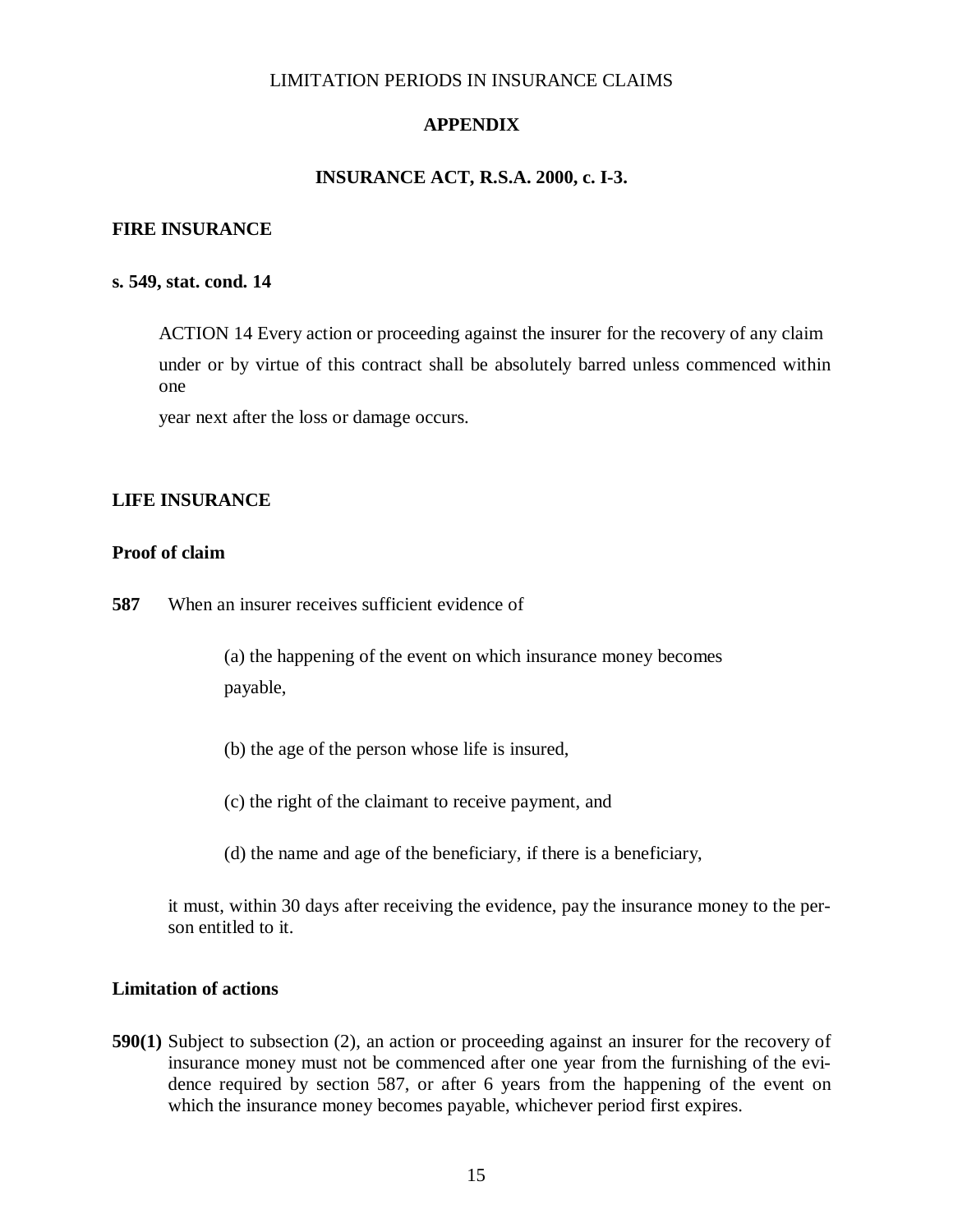**(2)** If a declaration has been made under section 593, an action or proceeding referred to in subsection (1) must not be commenced after one year from the date of the declaration.

# **Declaration of presumption of death**

**593**When a claimant alleges that the person whose life is insured should be presumed to be dead by reason of the person not having been heard of for 7 years, and there is no other question in issues except a question under section 592, the insurer or the claimant may, before or after action is brought and on at least 30 days' notice, apply to the Court of Queen's Bench in accordance with the *Surrogate Rules* for a declaration as to presumption of the death, and the Court may make the declaration.

# **AUTO INSURANCE (vehicle damage)**

# **s. 614, stat. cond. 6(3)**

LIMITATION OF ACTIONS (3) Every action or proceeding against the insurer under this contract in respect of loss or damage to the automobile shall be commenced within one year next after the happening of the loss and not afterwards, and in respect of loss or damage to persons or property shall be commenced within one year next after the cause of action arose and not afterwards.

# **AUTO INSURANCE (accident benefits)**

# **Limitation re commencement of action**

**s. 647** An action or proceeding against an insurer under a contract in respect of insurance provided under section 640, 641 or 642 must be commenced within the limitation period specified in the contract, but in no event may the limitation period be less than one year after the happening of the accident.

# **ACCIDENT AND SICKNESS INSURANCE**

# **s. 671, stat. cond. 12**

LIMITATION OF ACTIONS 12 An action or proceeding against the insurer for the recovery of a claim under this contract shall not be commenced more than one year after the date the insurance money became payable or would have become payable if it had been a valid claim.